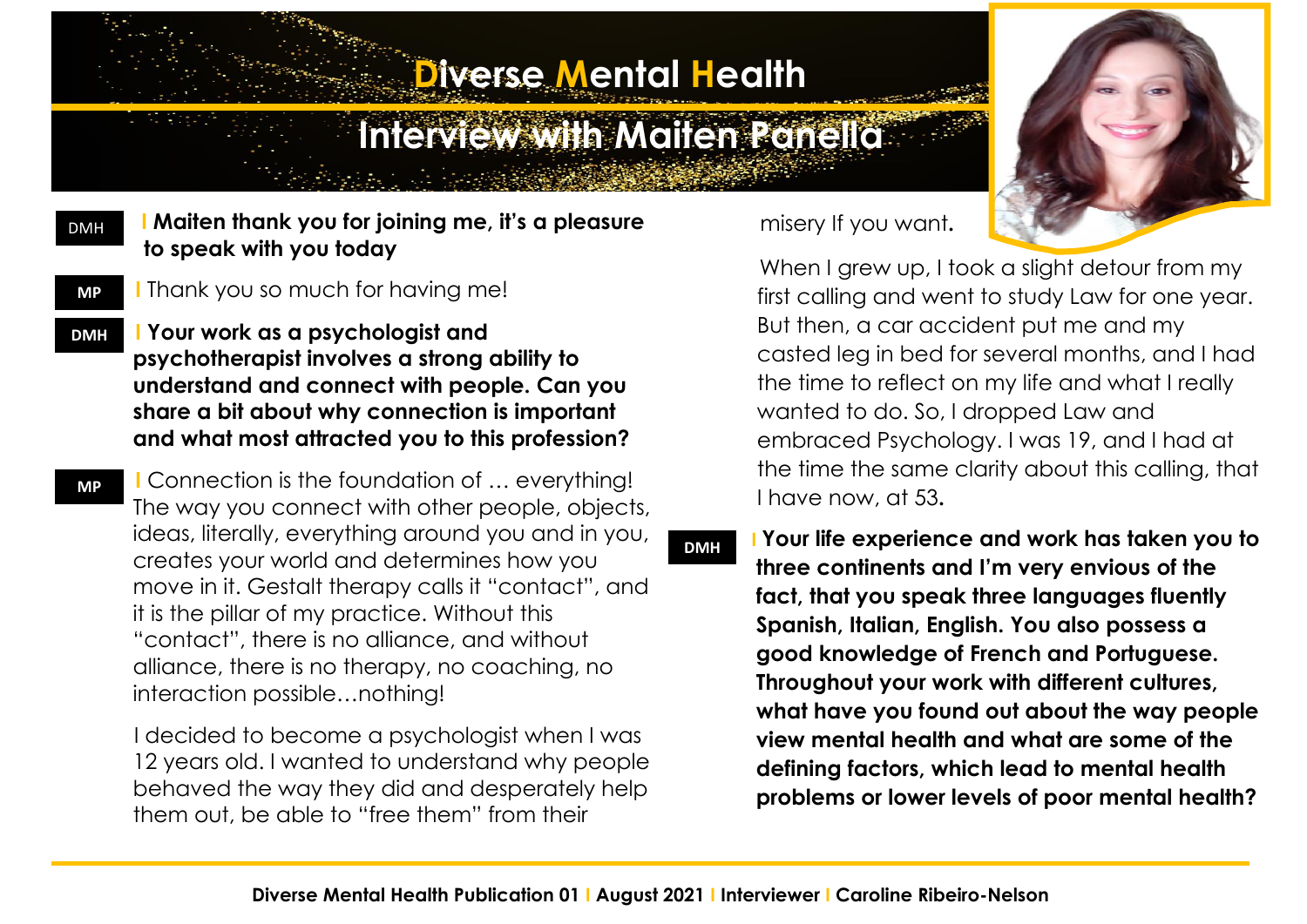**I** You know? My love for languages is based on my passion for cultures and my respect, curiosity, and many times admiration for the different and diverse. Learning other languages opens the door to different worlds, their approach to life, and mental health. Every culture is different, but if I have to make a general and sort of superficial distinction, the first thing that comes to my mind is the difference between Western and Eastern cultures in terms of concepts: life and death, family, roles, purpose in life, collectiveness vs individualism, etc.

 In relation to mental health, one of the main problems I see around are the barriers imposed by society, in all cultures. The types of barriers might be different, but their meaning and purpose are the same. Or course, I'm talking about the barriers that divide and isolate, the ones that decide who is in and who is excluded. Still, I'm also talking about the ones that contribute to creating a "false self" in order to be accepted and considered. This false self is the origin of lots of suffering and takes a significant toll on the health

 of those who, for the sake to "belong", decided to masquerade who they really are.

 **I You obviously possess a powerful curiosity about the world and the people in it. I'm curious about who or what experience has had the biggest influence on the person you are today DMH**

**MP**

**I** It is difficult for me to say there are so many. If I have to choose one, is the relationship I developed with the practice of yoga and meditation, which began when I was in my

early 20's and definitely consolidated during my trip to Asia, almost 10 years later.

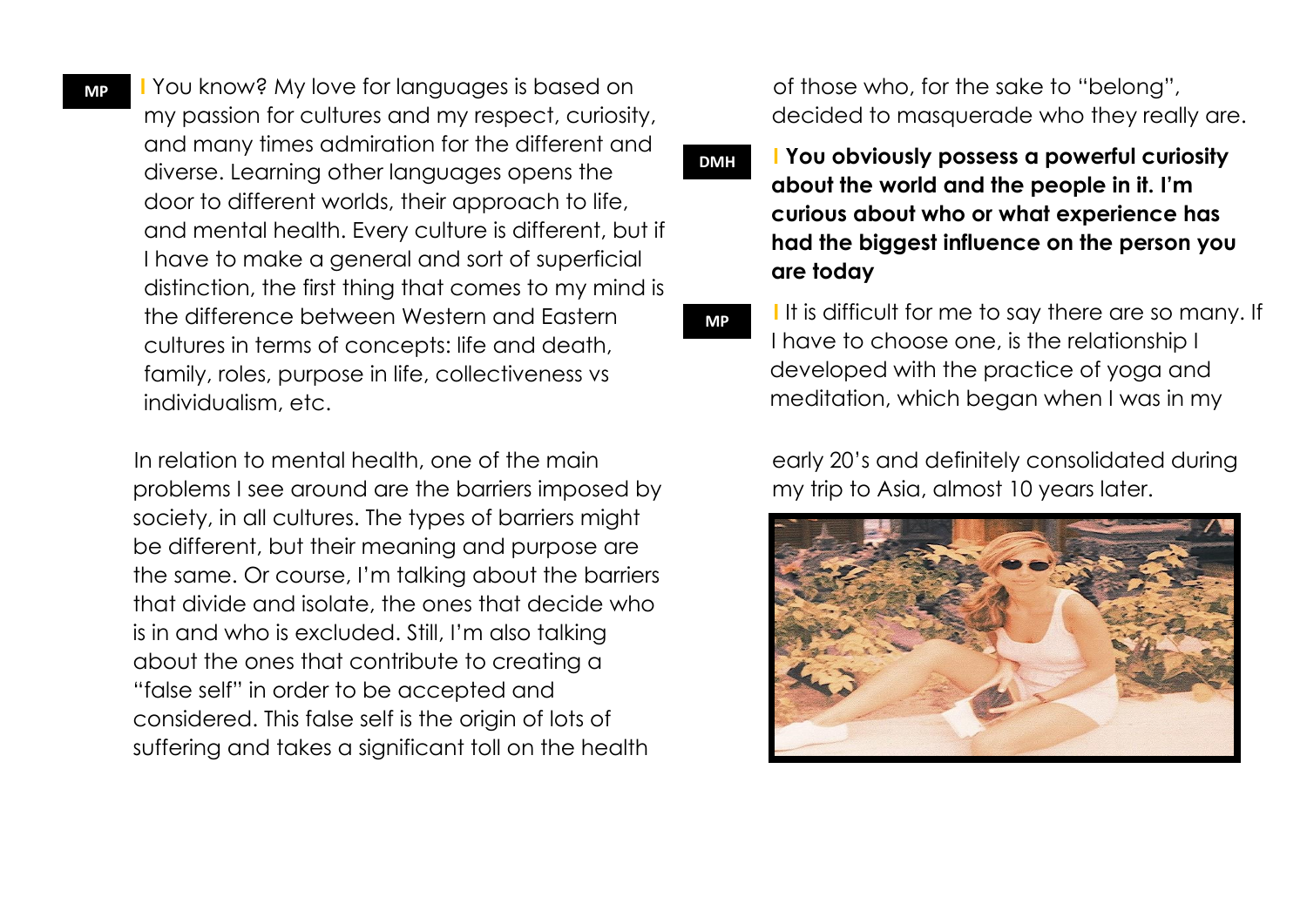It changed my polarised, binary vision of the world (black or white, 1 or 0) for a deeper understanding of the nuances and a genuine welcome to the notion of "union" **DMH** 

 **I As a Business Psychologist, you love work with leaders in gaining clarity and focus on recognising opportunities, reconnecting with their true purpose and motivation. Are their differences in working with Male and female leaders? DMH**

> **I** Yes, but it also depends on the country they come from and work in and their ages. People in their late 40s have a different approach to leadership than people in their late 20s. There is a movement, from a fixed model based on hierarchies to a more dynamic version that welcomes more voices. But there is still a lot to do.

Female leaders had to fight tough and for decades to "gain" the right to lead and be respected. Many of them, particularly the ones with the more powerful voices, are still profoundly criticised or penalised based on their views, the words they use, their behaviours and even the clothes they chose to wear (!)

 **I Throughout the world the Covid -19 Pandemic has had a drastic impact in many aspects of our lives, testing our human resilience and perseverance. Moving forward what do you think we can learn from the challenges we have faced?**

 **I** Hopefully, a lot. From the perspective of the planet and the respect and care, we owe to each sentient being, the importance of taking care of our families and communities in a more conscious and sustained way. **MP**

Resilience is a factor engraved in our DNA. Our ability to adapt and move forward is a definition of our species.

The pandemic has been challenging (and still is) and has left consequences at all levels, from the economy to health. But I'm convinced that our mental resources are plenty, even if they seem to abandon us sometimes. We just need to find the right path, maybe with professional help, to be right back on track.

 $\mathbf{1}$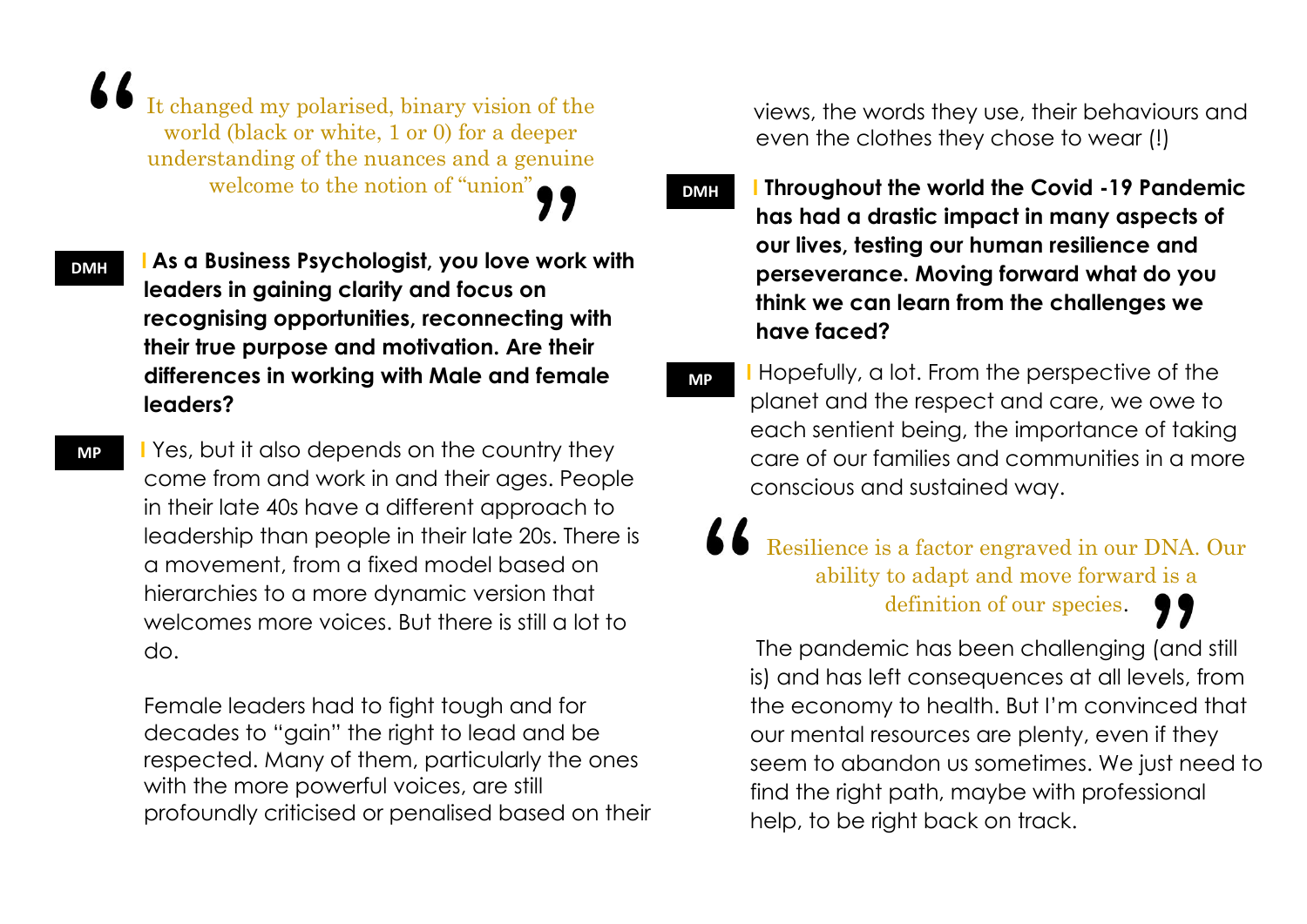**DMH | I** The We Too & Black Lives Matter Movements  $\blacksquare$ **have brought long standing abuse, inequity and injustice to the open like never before. This has led to people speaking out and calls for change. How do you think leaders and businesses can best respond?** 

**MP**

77

not just in words.

**I** It is clear that we NEED a new lifestyle. And I say lifestyle because the change we need has to be made in all the spheres of the society and not just in the business area. If we don't understand once and for all that, in order to grow and develop, we need each other and our differences, we are doomed. Some of the new generation leaders are becoming champions of change, fearless pursuing the ones that can be seen IN ACT and

A change where inclusion, respect and integration are daily realities and not just trendy words for LinkedIn posts.

**EXAMPLE I** We are beginning to recognise how women, **black, brown and people from diverse backgrounds, be that their sexual orientation, religion, physical ability, age, class, neurodiversity face adverse societal factors, which are detrimental to their mental health & well-being. These are factors such as racism, sexism, prejudice discrimination, inequity and more. Why do think it is important for people and businesses to understand and address the impact of these issues on mental health?**

 **I** If we don't do it, if we don't open our eyes, we are literally doomed. The only possible way for our societies to grow is to welcome life as it is, as it has always been, in all its variety and diversity, honouring the differences and understanding their particularities and also, their contributions **MP**

The toll we have paid till now in terms of losses (of people and minds) is one that we cannot afford**.**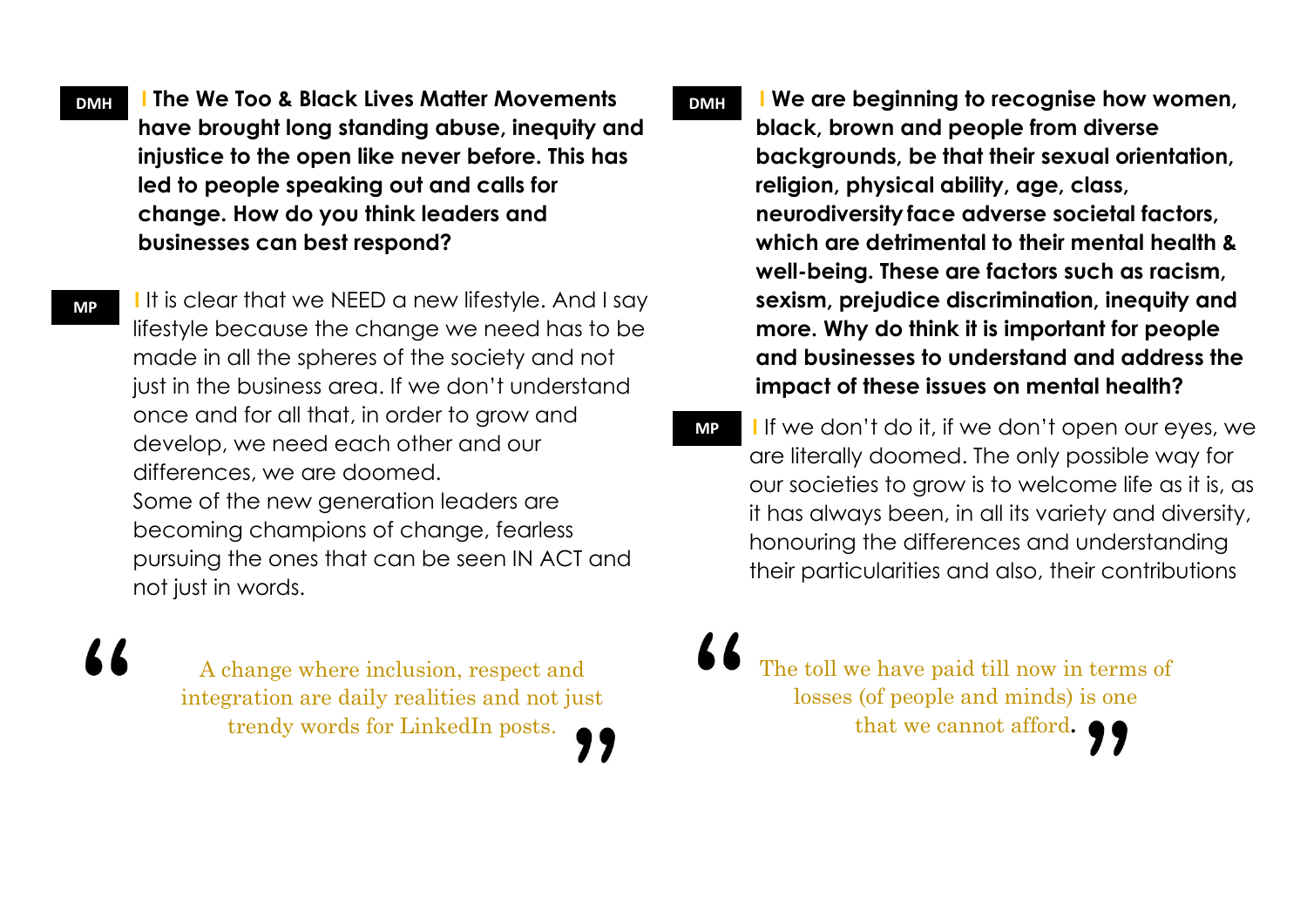Our future literally depends on our openness and willingness to embrace the diverse not only because it is fair but also because it is beneficial. Our permanence and growth depend on it.

- **I What is a major mistake or regret in your life, how has this impacted you and what do you think you have learned from this? DMH**
	- **I** Well, to tell you the truth, I don't have major regrets. Of course, I have made mistakes! Or what we could call "not always the best choices". But the motivation behind all of those acts has always been genuine. Each time I did what I thought was the best, even if I was wrong. But at that moment, little did I know.



- **I What three works, be those films, books, podcasts, talks, theatre pieces have had the most profound impact on your view of the world and how does this impact your work? DMH**
	- **I** This is quite difficult, to tell you the truth, mainly because I'm an avid consumer of art in all its forms, so I have passed my entire life among books, plays, movies and music. **MP**

But, trying to be somehow specific, I have to mention first The ballad of Narayama, a film by Shohei Imamura based on an adaptation of the book *Narayama bushikō* by Shichiro Fukazawa. The movie won the Palma D'Or at Cannes. It is a poignant story about a practice that consists of the abandonment of older people to die, being carried up to a mountain by the oldest son.

 Another piece that made a massive impact on me is Never Let Me Go, a dystopian novel by British author Kazuo Ishiguro, about human cloning and organ donors. There is also a film based on the book by director Mark Romanek.

 And I have to add any of the books, articles or essays by Sigmund Freud. They were my first

## **MP**